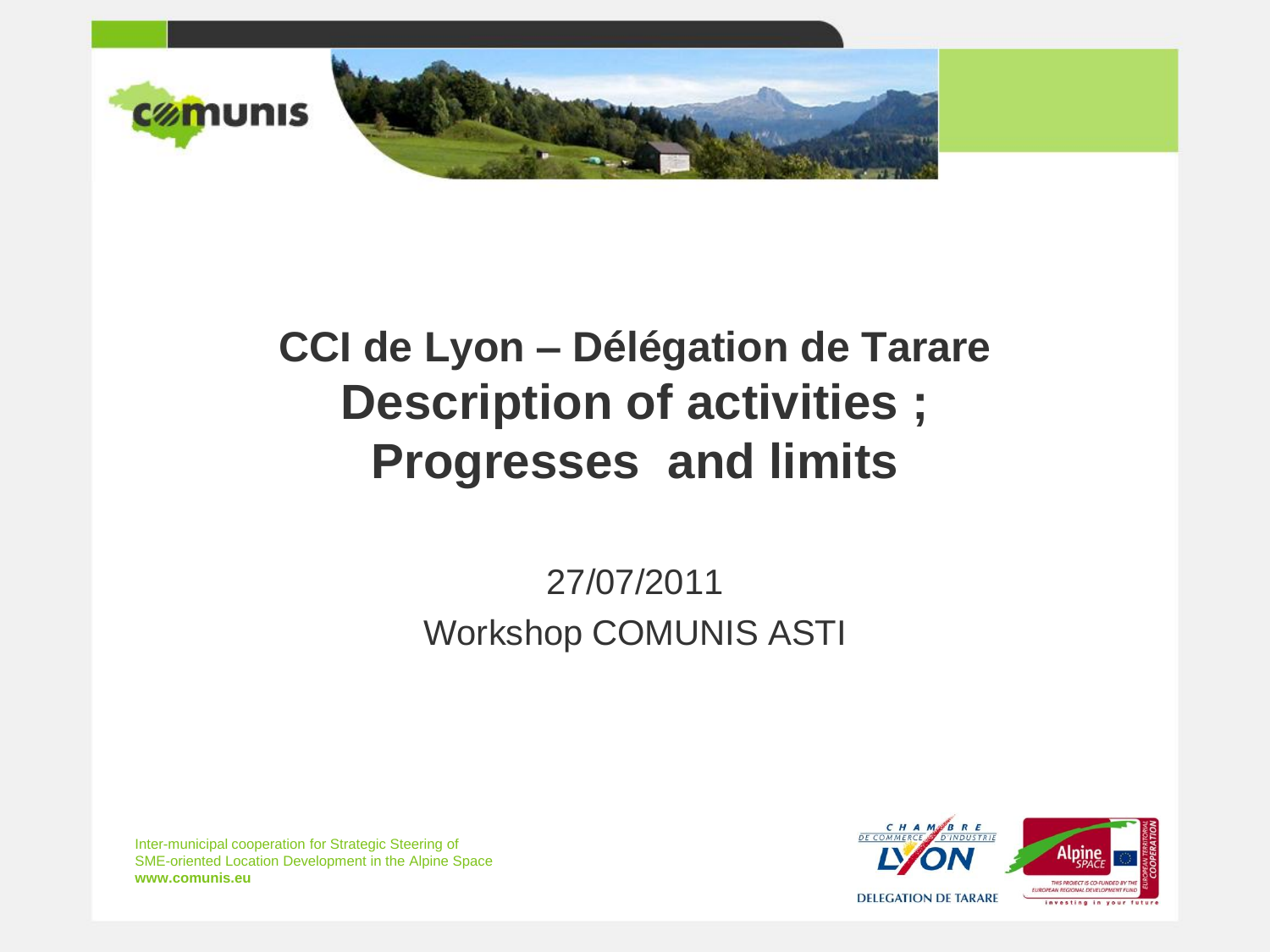**04.08.2011 Seite 2**



### **TIMETABLE according to meetings with CC**

| <b>Action 6.2</b> | Implementation of the strategy on CLD                                                                         |  |  |  |  |  |                |       |               |                |        |              |               |          |  |  |  |
|-------------------|---------------------------------------------------------------------------------------------------------------|--|--|--|--|--|----------------|-------|---------------|----------------|--------|--------------|---------------|----------|--|--|--|
|                   | Meeting with communautés de communes                                                                          |  |  |  |  |  |                |       |               |                |        |              |               |          |  |  |  |
|                   | "Village d'accueil" (see below the various component)                                                         |  |  |  |  |  |                |       |               |                |        |              |               |          |  |  |  |
|                   | Contruction of the governance (steering comittee and technical team)                                          |  |  |  |  |  |                |       |               |                |        |              |               |          |  |  |  |
|                   | Contruction of the communication policy: communication<br>medium, exibitions, target population)              |  |  |  |  |  |                |       |               |                |        |              |               |          |  |  |  |
|                   | Tools (web platform, documentation)                                                                           |  |  |  |  |  |                |       |               |                |        |              |               |          |  |  |  |
|                   | Search and Animation of the pilot municipalities                                                              |  |  |  |  |  |                |       |               |                |        |              |               |          |  |  |  |
|                   | <b>Support to businesses through associations</b>                                                             |  |  |  |  |  |                |       |               |                |        |              |               |          |  |  |  |
|                   | <b>Territorial marketing</b>                                                                                  |  |  |  |  |  |                |       |               |                |        |              |               |          |  |  |  |
|                   | Booklet, promotion of the area (in partnership with the ADERLY and the<br>participation of local authorities) |  |  |  |  |  |                |       |               |                |        |              |               |          |  |  |  |
|                   | Booklet, promotion of the enterpreneurship and the tools available<br>within the area as business incubator   |  |  |  |  |  |                |       |               |                |        |              |               |          |  |  |  |
|                   | <b>Business concept</b>                                                                                       |  |  |  |  |  |                |       |               |                |        |              |               |          |  |  |  |
|                   | <b>SMADEOR</b>                                                                                                |  |  |  |  |  |                |       |               |                |        |              |               |          |  |  |  |
|                   | Survey to clarify the endoge-nous demand                                                                      |  |  |  |  |  |                |       | Ħ             |                | ∵:     | $\mathbf{H}$ | ٠.            | $\ddots$ |  |  |  |
|                   | Tool for land and premises availability                                                                       |  |  |  |  |  | $\mathbb{R}^2$ | isti. | $\mathcal{L}$ | $\mathbb{R}^n$ | $\sim$ | $\mathbf{H}$ | $\mathcal{L}$ |          |  |  |  |
| <b>Action 6.3</b> | Developing a common knowledge management                                                                      |  |  |  |  |  |                |       |               |                |        |              |               |          |  |  |  |
|                   |                                                                                                               |  |  |  |  |  |                |       |               |                |        |              |               |          |  |  |  |
|                   |                                                                                                               |  |  |  |  |  |                |       |               |                |        |              |               |          |  |  |  |

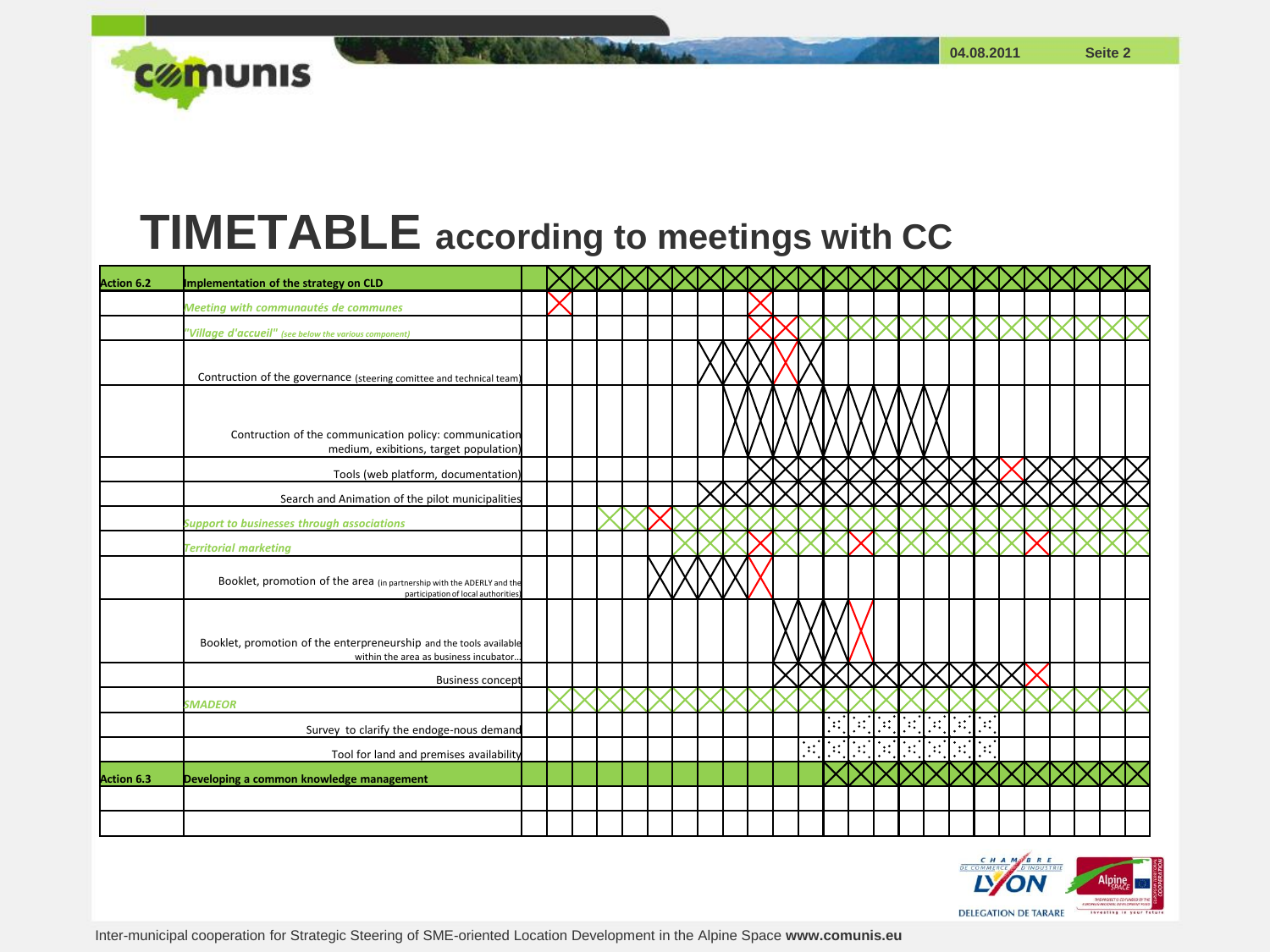

# **2 important meetings with CC**

03/03/2011 : Topics adressed and elements of minutes

05/05/2011 : Local network

06/07/2011 : topics adressed, purpose and workingframe, minutes

Next local network in Fall 2011

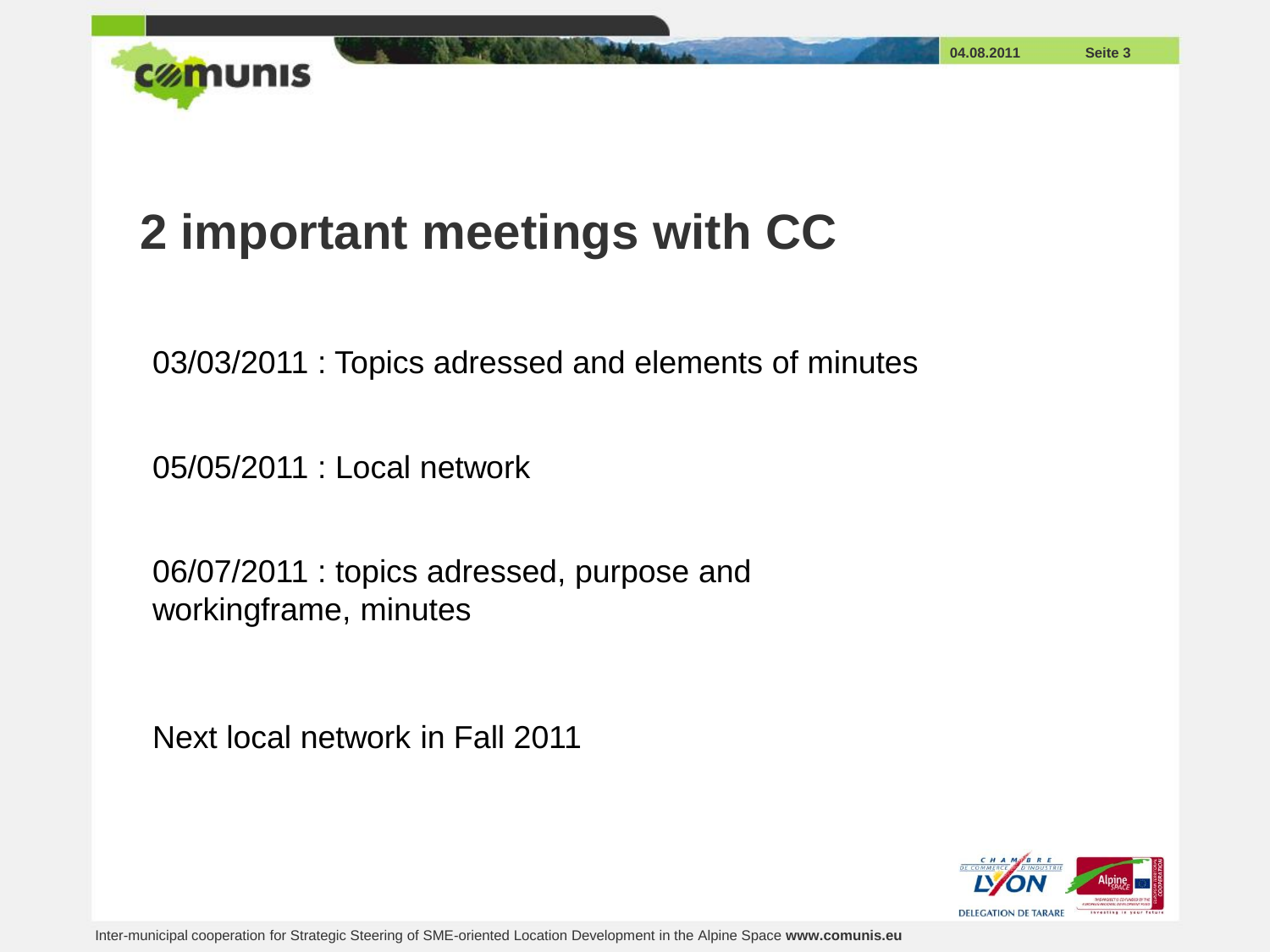

#### **Politique d'Accueil en Beaujolais Vert / "Hosting policy in Beaujolais Vert**

Recap : What is the hosting policy ? Working step, issues and objectives



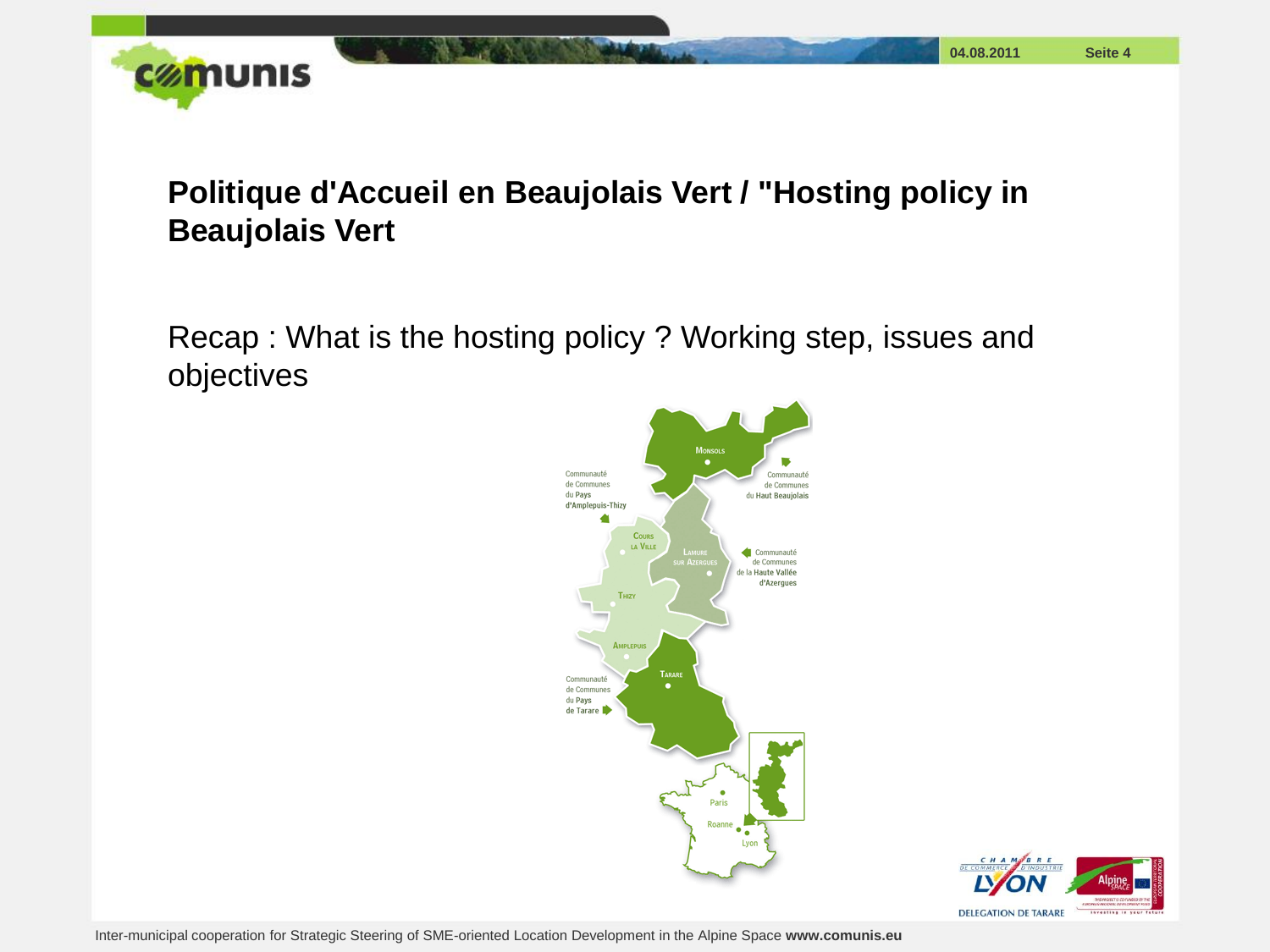

**Politique d'Accueil en Beaujolais Vert / "Hosting policy in Beaujolais Vert**

Governance : •first steering comittee : 19/04/2011 •Definition of the milestones and the working groups •Agreement/convention between CCIL and the local authorities involved in the project.

#### FAIRE LIEN VERS SHEMA GROUPE DE TRAVAIL

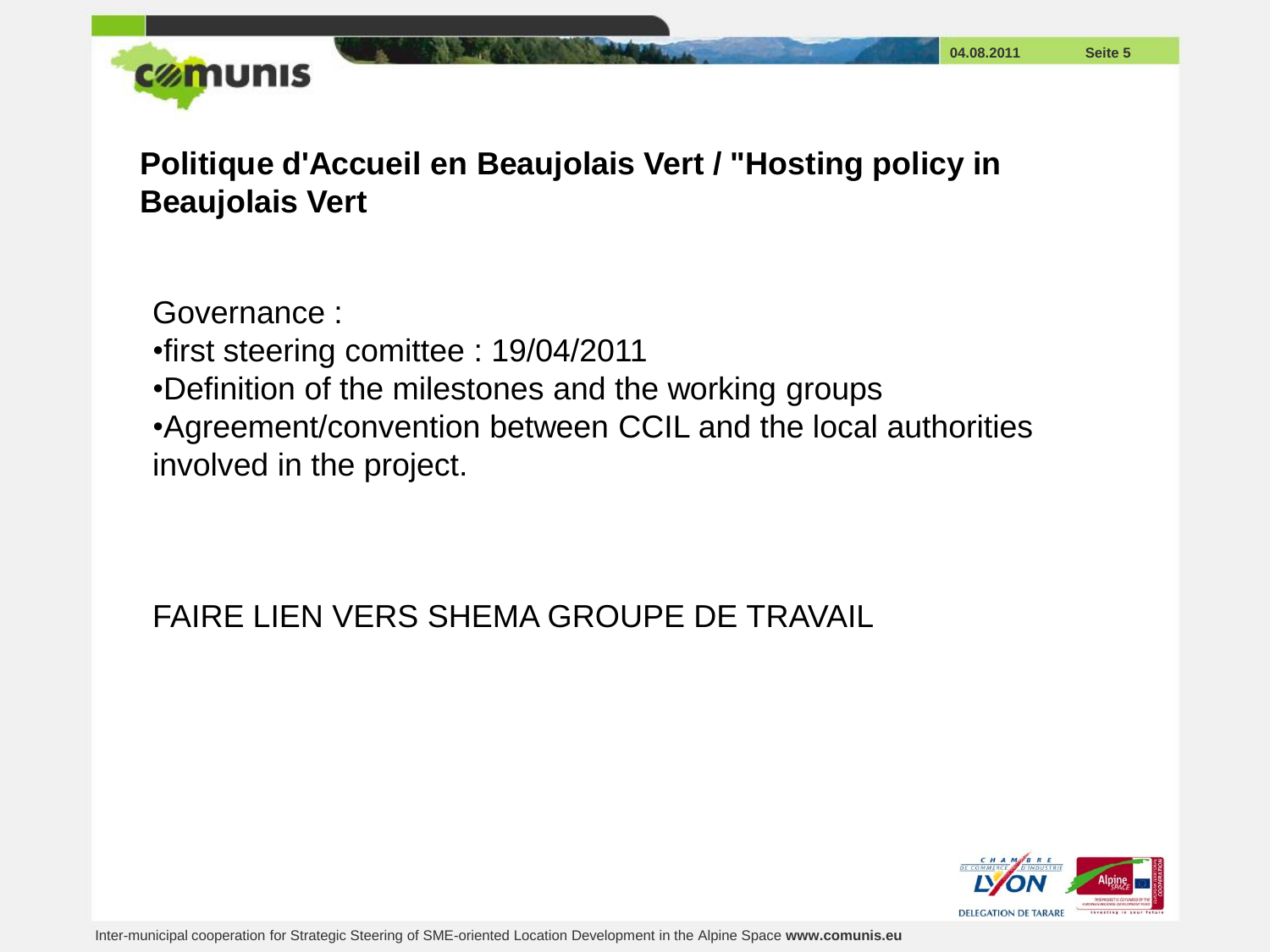

#### **Politique d'Accueil en Beaujolais Vert / "Hosting policy in Beaujolais Vert**

Communication Policy :

•Communication tools (web site/plateform and booklet) : invitation to tender, soon selection of services providers.

•Developement of the communication policy based on

- •Web tools
- •Media planning
- •Participation in exhibition
- •Animation of the local groups
- •Partnership with the local economic development agency.

2 others working groups : economic and life

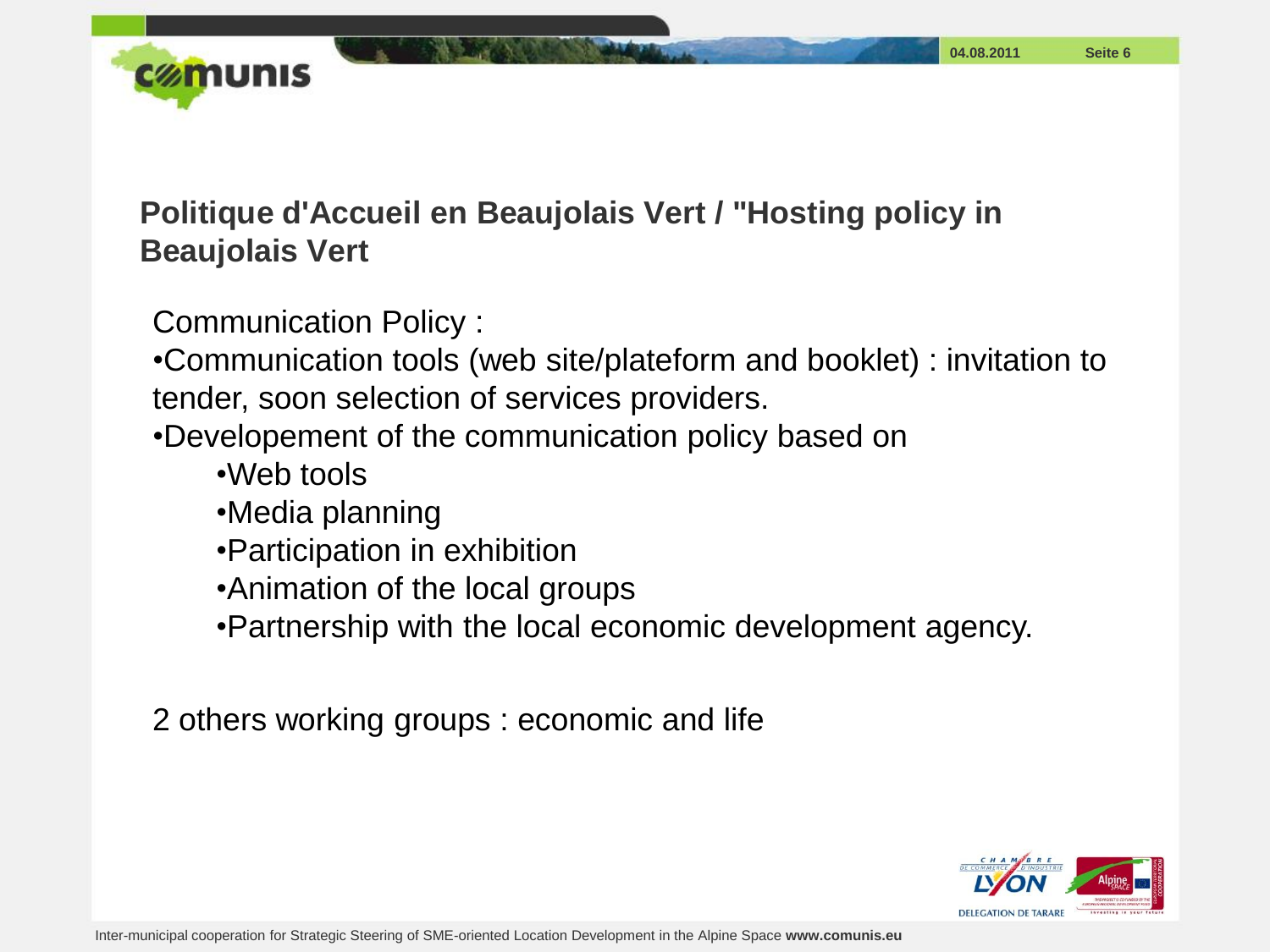

# **Territorial Marketing**

Booklet promotion of the area, in partnership with the Aderly :

•1500 printed copies

•Over 500 copies disseminated and very welcome

Booklet about the entrepreneurship :

•Should have been ready and printed for June 2001 (Exhibition) •Postponed to November (event in Tarare) because of a matter about content.

Business Concept : Territorial Marketing and SMADEOR •Still a concept but getting more and more concrete… •Objectives : provides a prospective view and propsitions for the pilot region…

•Partnership ?